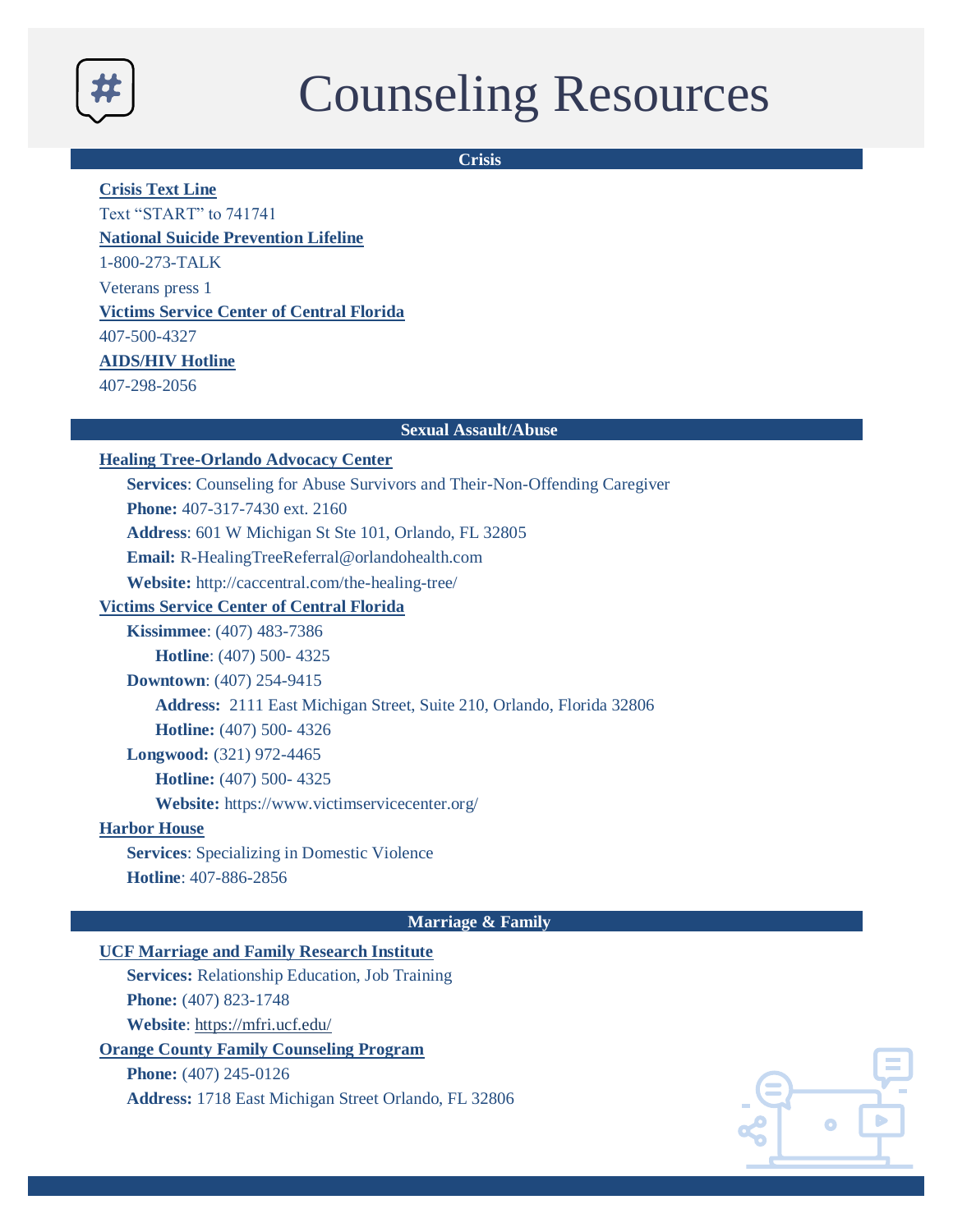#### **Mandy Albaugh, LMHC**

**Services**: Couples, Pre-Marital, Individual **Phone:** (407) 547-5802 **Address:** 870 Clark Street Suite 1030 Oviedo, FL 32765

## **\*\*\*Also Refer to the Community Centers\*\*\***

#### **Support Groups**

## **Beardall Senior Center**

**Phone**: 407-246-4440

**Address**: 800 S Delaney Avenue Avon Park, FL 33825

**Website**: http://www.cityoforlando.net/recreation/beardall-senior-center/

## **Peer-to-peer Pregnancy & Infant Loss Support Group**

**Phone**: 407- 303-8721

**Website**: https://www.floridahospital.com/for-women/support-groups

## **Narcotics Anonymous**

**Phone**: 407-425-5157

**Website**: na.org

## **Alcoholics Anonymous**

**Phone**: 407-521-0012

**Website**: https://www.aa.org/

## **Al-Anon/Alateen**

**Phone:** (407) 291-1900 **Phone**: (407) 896-4929

**Website**: al-anon.org

## **Children/Adolescents**

## **Children's Home Society**

**Downtown:** 407-896-2323 **Address:** 5768 S Semoran Blvd, Orlando, FL 32822 **Sanford:** 407-688-9650 **Address:** 2921 S. Orlando Dr., Sanford, FL 32773 **Kissimmee:** 407-846-5220 **Address:** 2653 Michigan Ave., Kissimmee, FL 34744 **Kinder Konsulting Phone:** 407-657-6692 **Address:** 2479 Aloma Avenue Winter Park, FL 33792 **Website:** http://www.kinderkonsulting.com/ **Aspire Health Partners Children's Outpatient Program Phone**: 407-836-1587 **Website:** www.wraparoundorange.net **BETA Center Phone:** 407-277-1942 **Services:** Support for pregnant teens **Address:** 4680 Lake Underhill Rd, Orlando, FL 32807

**Website:** www.betacenter.org

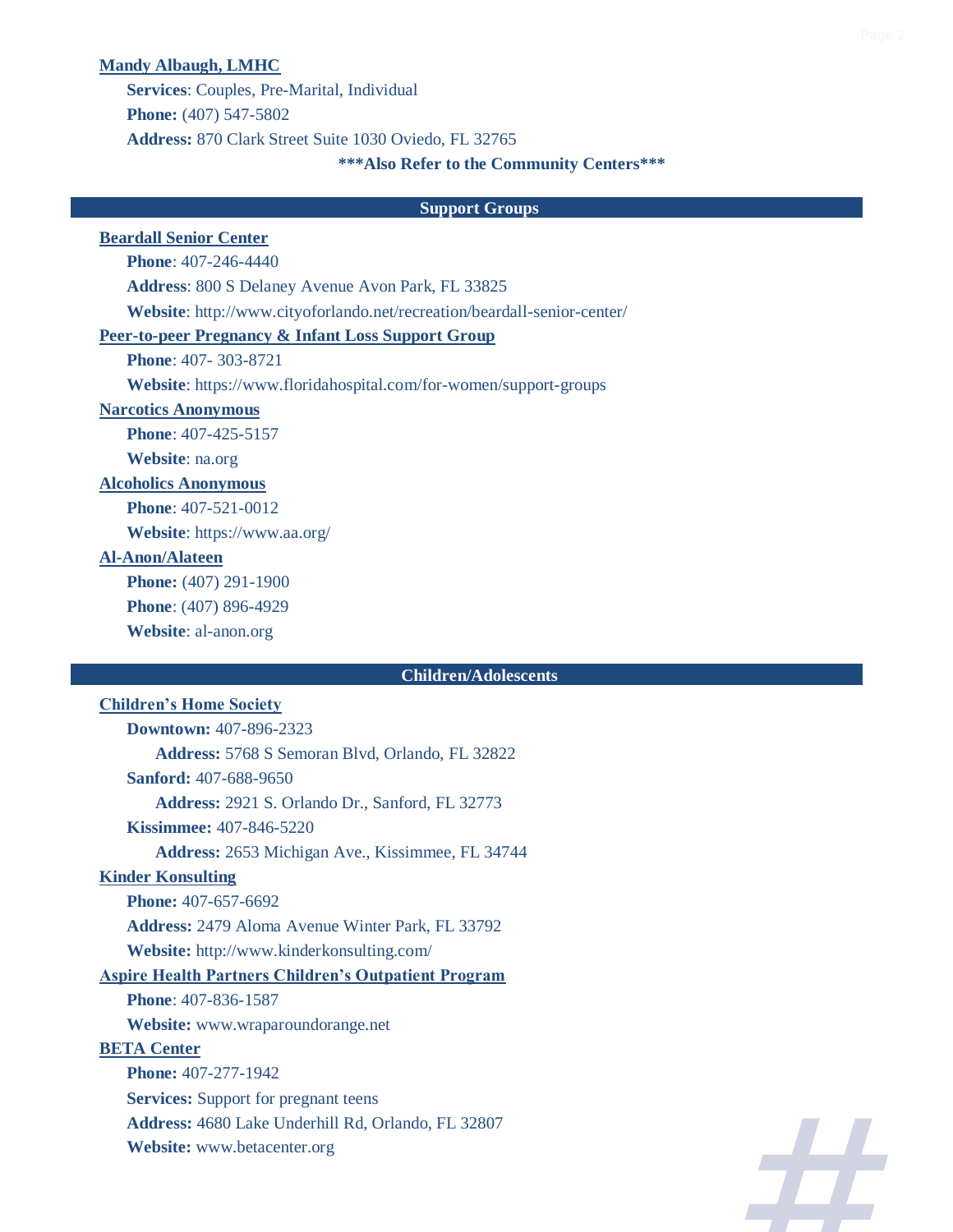# **Private Practice**

| <b>Agape Counseling Center</b>                                       |
|----------------------------------------------------------------------|
| <b>Services:</b> Christian Based for teens & Adults                  |
| <b>Phone:</b> 407-754-8980                                           |
| <b>Address:</b> Lake Howell Towers 467 Howell Rd. Suite 202          |
| Website: www.agapeacc.com                                            |
| <b>Quite Minds Counseling</b>                                        |
| Coralis Solomon Ph.D., LMHC, NCC                                     |
| Speciality: Spanish Speaking, Sexual trauma and teens                |
| <b>Phone:</b> 407-968-6534                                           |
| Address: 1540 Lake Baldwin Lane Suite B Orlando, FL 32814            |
| Website: http://quietmindscounseling.com/about-us/                   |
| <b>Insurance:</b> Aetna, Cigna                                       |
| <b>Solace Counseling</b>                                             |
| <b>Aaron Moore, LMHC</b>                                             |
| Specialty: Individual, Family, Addictions                            |
| Phone: (407) 574-8056                                                |
| Address: 23 N. Summerlin Avenue Orlando, FL 32801                    |
| <b>Institute of Playful Healing</b>                                  |
| <b>Aimee Jennings, LMHC, RPT</b>                                     |
| <b>Specialty: Children &amp; Teens</b>                               |
| Phone: (407) 831-2880                                                |
| Address: 108 Robin Rd, Suite 2006 Altamonte Springs, FL              |
| Website: http://www.instituteofplayfulhealing.com/About-Us.html      |
| <b>Hazel Counseling Center</b>                                       |
| <b>Connie Toft</b>                                                   |
| Phone: (407) 365-1199                                                |
| Address: 2441 W. SR 426, Oviedo, FL 32765                            |
| Website: www.hazelcounselingcenter.com                               |
| <b>Insurance and Self-Pay</b>                                        |
| <b>Services:</b> For Children, Teens and Adults                      |
| <b>Burt Bertram, Ed.D., LMHC, LMFT</b>                               |
| <b>Phone:</b> (407) 426-8088                                         |
| Address: 525 Seridan Blvd., Orlando, FL 32804                        |
| Website: http://burtbertram.com/                                     |
| <b>Self-pay</b>                                                      |
| <b>Specialty: Couples</b>                                            |
| <b>Mandy Albaugh, LMHC</b>                                           |
| Phone: (407) 547-5802                                                |
| Address: 870 Clark Street Suite 1030, Oviedo, FL 32765               |
| Website: http://vitabellacounseling.com/services/couples-counseling/ |
| <b>Self-pay</b>                                                      |
| <b>Specialty: Couples; Pre-Marital; Adolescents and Adults</b>       |
|                                                                      |

Æ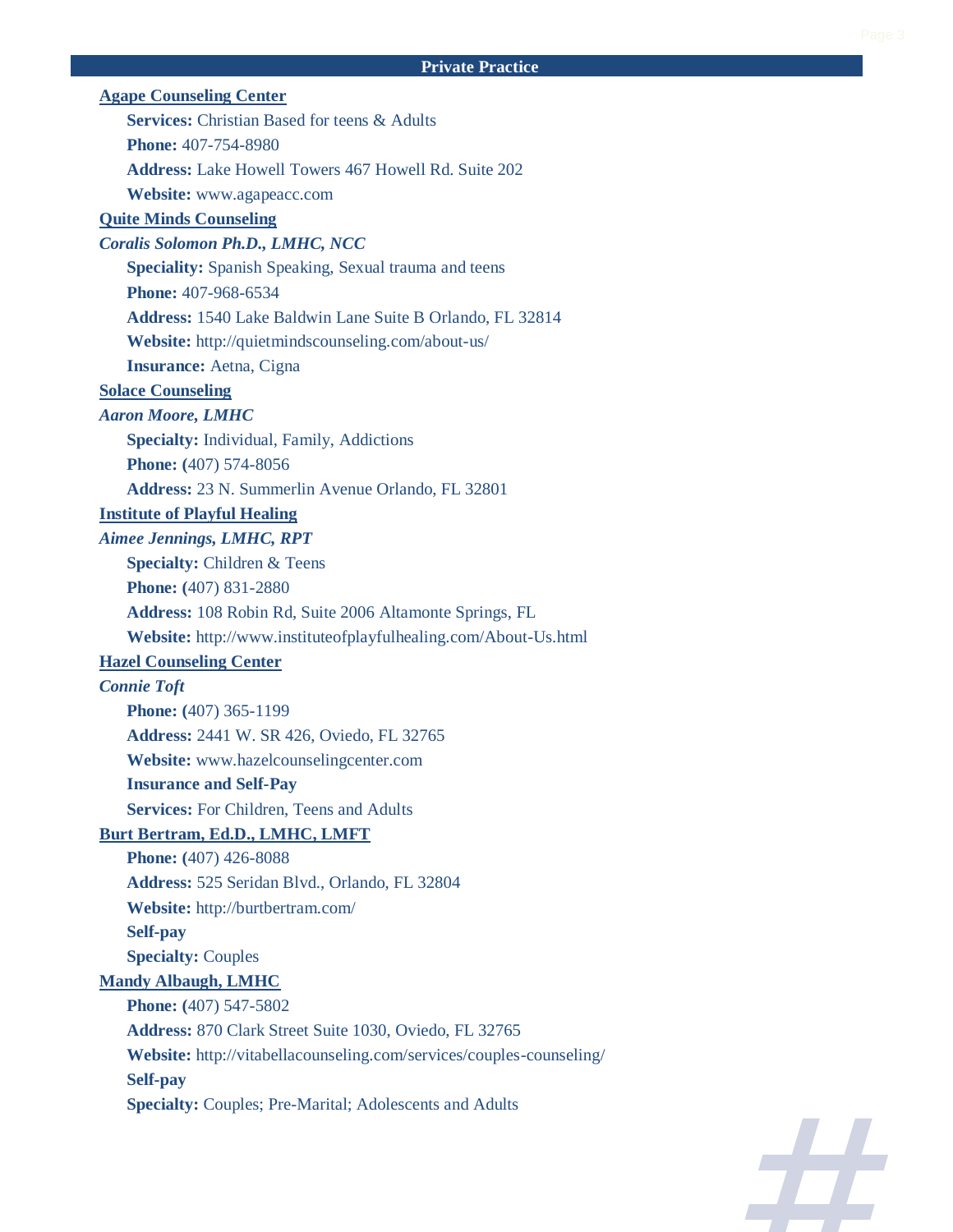## **LGBTQI+**

## **Zebra Coalition**

**Specialty:** LGBTQ+ youth (ages: 13-24) **Phone:** 407-228-1446 **Address:** 911 N Mills Ave. Orlando, FL 32803 **Website:** https://www.zebrayouth.org/

## **The Trevor Project**

**Services:** Phone, chat, and text for LGBTQ+ youth **Phone:** 1-866-488-7386

## **Tran Lifeline**

**Services:** Support for transgender people by transgender people **Phone:** 1-877-565-8860

## **SAGE LGBT Elder Hotline**

**Services:** Peer Support and Local Resources for older Adults **Phone:** 1-888-234-SAGE

#### **Eating Disorders**

# **Solace Counseling** *Michelle Moore LMHC* **Phone:** 407-574-8056 **Address:** 23 N Summerlin Ave. Orlando, FL 32801 **Website:** Solacecounseling.org

#### **Psychiatrists**

## **Kinder Konsulting**

**Phone:** 407-657-6692

**Address:** 2479 Aloma Ave. Winter Park, FL 33792

**\*\*\* Also have Psychologists on staff\*\*\***

#### **Psychologists**

## **Institute of Playful Healing**

*Sean Jennings Psy.D., LMHC*

**Website:** www.instituteofplayfulhealing.com/About-us.html

**Location:** Altamonte Springs (Family, adult, minors, Psychological testing)

**Phone:** 407-831-2880

**Address:** 108 Robin Rd. Suite 2006 Altamonte Springs FL

#### **John Robertson, PhD**

**Phone:** 407-340-1185

**Address:** 4019 Clarcona Ococee Rd. Orlando, FL 32810

**Focus:** Multicultural

**\*\*\* Also refer to Kinder Konsulting in Psychiatrists section\*\*\***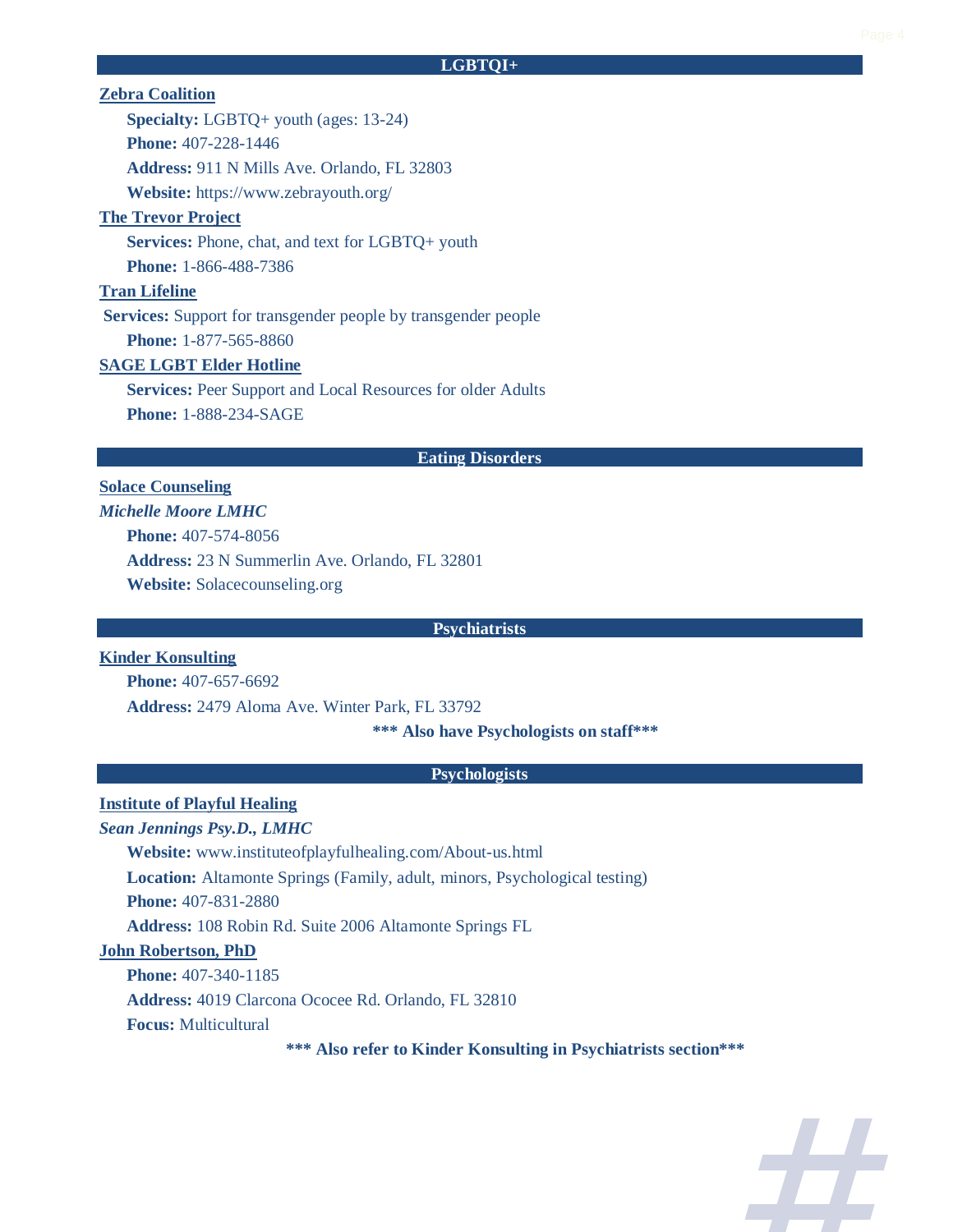## **Union Park NCFF**

*Phone*: 407-207-1684

*Address*: 9839 E Colonial Drive Orlando, FL 32817

*Services:* Child & Family Counselling; Citizenship; ESOL; Health Nurse, Employment Assistance

## **Tangelo Park NCFF**

*Phone:* 407-226-1714 *Address*: 5115 Anzio Street Orlando, FL 32819 *Services*: Family & Individual Counseling, Health Nurse, Food Pantry, Computer Lab

## **Englewood NCFF**

*Phone:* 407-751-7906 *Address*: 5985 La Costa Drive Orlando, FL 32807 *Services*: Individual, family & group counseling for students and families

#### **Bithlo/Christmas NCFF**

*Phone:* 407-254-9400

*Address*: 18510 Madison Avenue Bithlo, FL 32820

*Services:* Family & Individual Counseling, Employment Services, Health Nurse, Food Pantry, Computer

Lab

## **Winter Park NCFF**

*Phone:* 407-622-2911

*Address:* 901 W. Webster Avenue Winter Park, FL 32789 *Services*: Child & Family Counseling; Employment Assistance, Food Pantry, Case Management

#### **Eatonville NCFF**

*Phone:* 407-629-5665

*Address*: 323 E Kennedy Blvd., Suite A Eatonville, FL 32751 *Services:* Individual & Small Grp counseling, Teen Support, Friday Night hangout for teens, Computer Lab, Employment Services

## **Oak Ridge NCFF**

*Phone*: 407-850-5101 *Address*: 150 Amidon Lane Orlando, FL 32809 *Services*: Child & Family Counseling; ESOL; Health Nurse, Employment Assistance

## **Pine Hills NCFF**

*Phone:* 407-294-3519 *Address*: 2804 Belco Drive Orlando, FL 32808 *Services*: Individual, family & group counseling for students and families, Haitian Services, Employment Services

## **West Orange Neighbourhood Center for Families**

*Phone:* 407-254-1930

*Address*: 303 SW. Crown Point Rd, Winter Garden, FL 34787 *Website*: https://4cflorida.org/parents/neighborhood-centers-for-families-ncf/west-orange/ *Services*: Child & Family Counseling; Legal Aide; Seniors Exercise Group; Second Harvest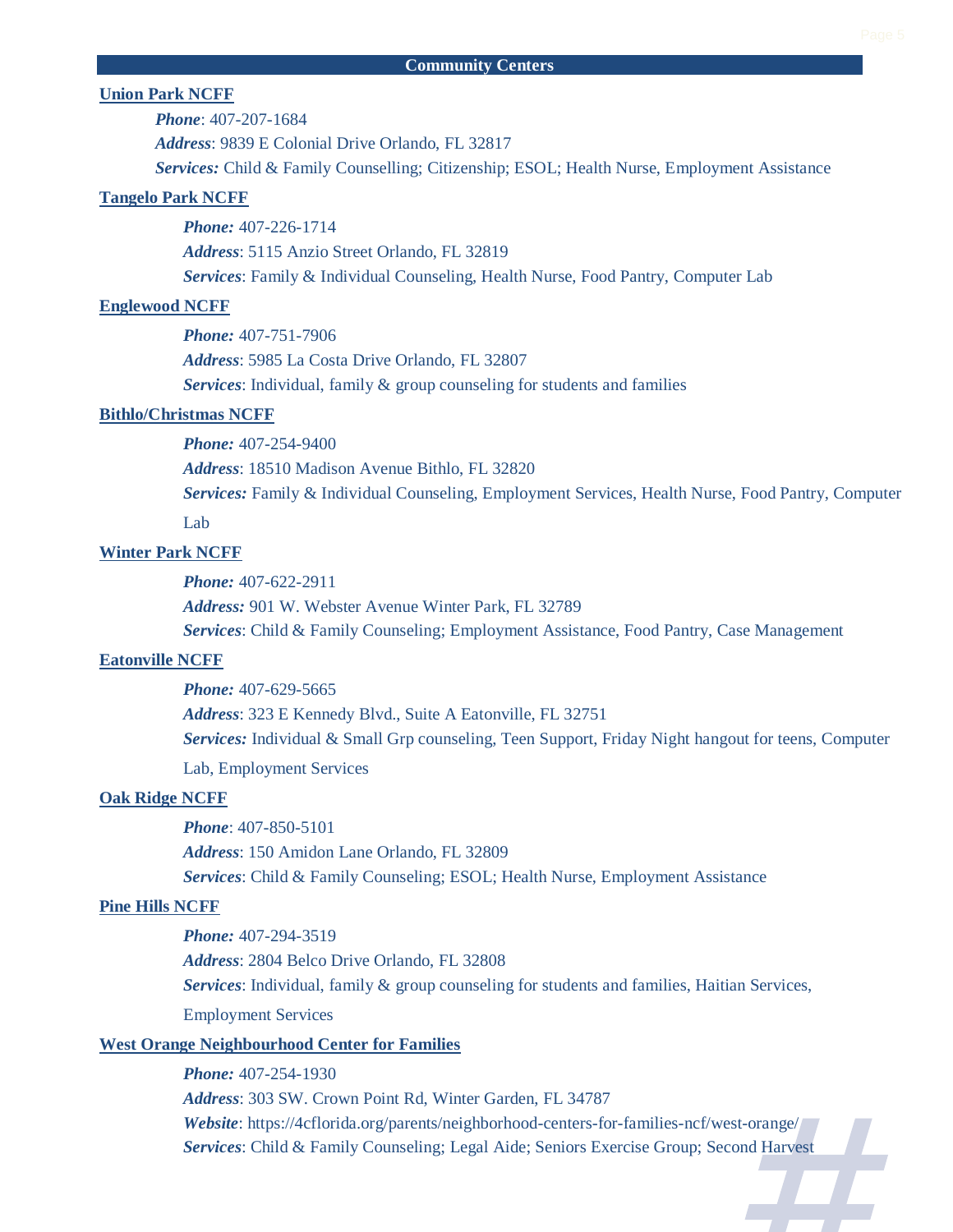#### **Taft Neighbourhood Center for Families**

*Phone:* 407-254-1960 *Address*: 9500 S. Orange Ave., Orlando, FL 32824 *Website*: https://4cflorida.org/parents/neighborhood-centers-for-families-ncf/taft/ *Services*: Child & Family Counseling; Employment Services; Health Nurse; Senior Services

## **Lake Weston Neighbourhood Center for Families**

*Phone*: 407-286-2947 *Address:* 5500 Milan Drive, Orlando, FL 32810 *Website:* https://4cflorida.org/parents/neighborhood-centers-for-families-ncf/lake-weston/ *Services:* Counseling; Paediatric Nurse Practitioner; Food Pantry

## **Ivey Lane Neighbourhood Center for Families**

*Phone:* 407-254-9491

*Address*: 5151-C Raleigh St., Orlando, FL 32811

*Website*: https://4cflorida.org/parents/neighborhood-centers-for-families-ncf/ivey-lane/ *Services:* Family & Individual Counseling; 24 hr. Safe House for children; Parenting Groups

### **Substance Use**

## **Alcoholics Anonymous**

**Phone:** 407-521-0012

**Website:** http://www.aa.org/

#### **Narcotics Anonymous**

**Phone: 407-425-5157**

**Website:** na.org

## **Aspire Health Partners**

**Phone:** 407-875-3700

**Website:** Aspirehealthpartners.com

# **Al-Anon/Alateen**

**Phone:** 407-291-1900 **Alt. Phone:** 407-896-4929

**Website:** al-anon.org

#### **Baker Act**

## **Aspire Health Partners**

**Phone:** 407-875-3700 **Address:** 1800 Mercy Drive Orlando, FL 32808 **Website:** www.aspirehealthpartners.com **South Seminole Hospital Phone:** 407-767-1200 **Address:** 555 West State Rd 434 Longwood, FL 32750 **University Behavioral Center**

**Phone:** 407-281-7000 **Address:** 2500 Discovery Dr. Orlando, FL 32826